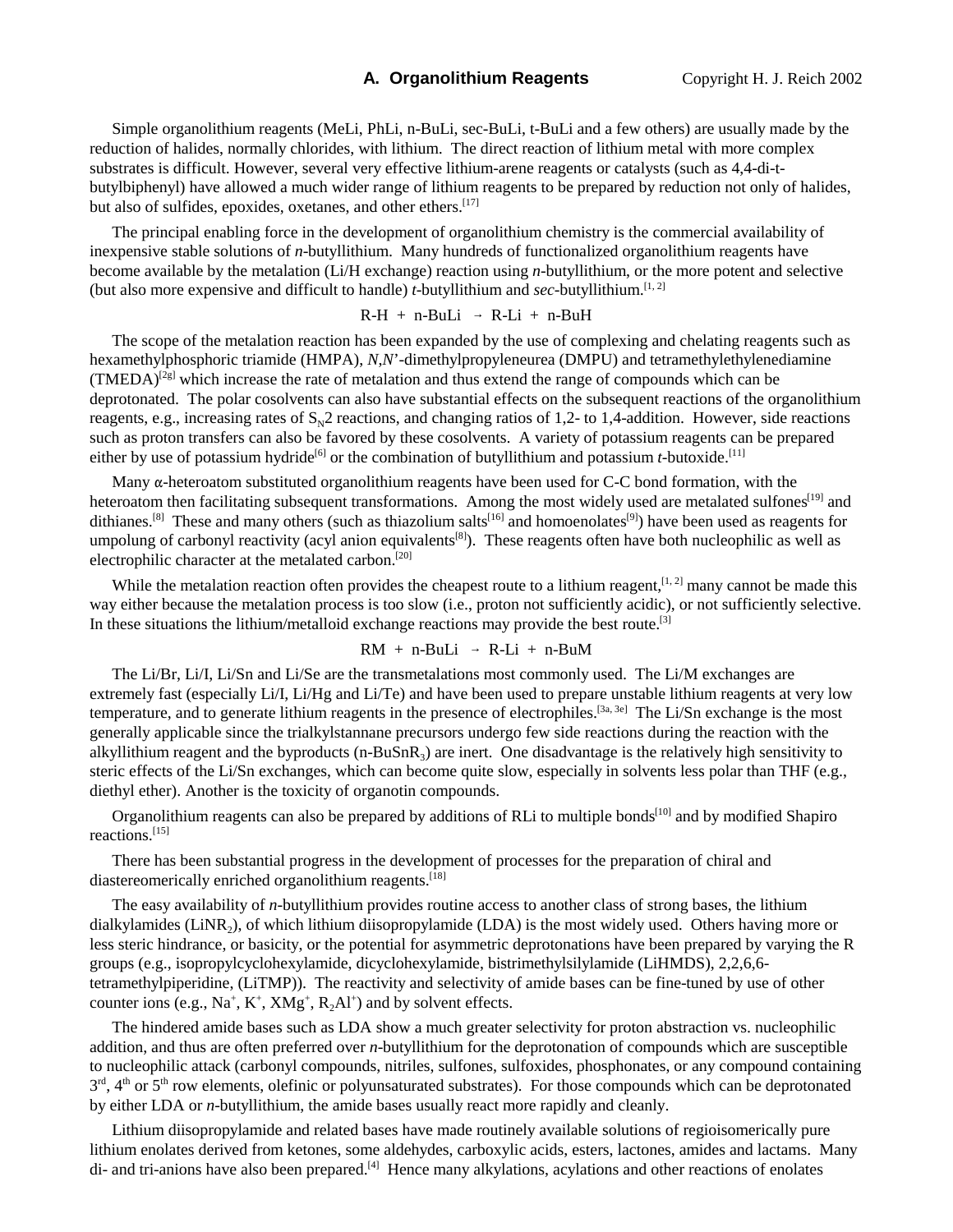previously impossible can be routinely carried out.

 Many metalations and other organometallic reactions can be carried out in the presence of electrophilic species such as Me<sub>3</sub>SiCl, BF<sub>3</sub><sup>-</sup>OEt<sub>2</sub>, HgCl<sub>2</sub>, B(OMe)<sub>3</sub>, etc. This technique can provide substantial improvements in selectivity and rate.<sup>[1d]</sup>

New reagents for the derivatization of lithium and other organometallic reagents with nitrogen, oxygen, halogen and other heteroatom electrophiles<sup>[10]</sup> continue to be developed. Weinreb reagents (N-methoxy-N-methylamides) provide an effective method for acylation of carbanionic reagents.<sup>[10d]</sup>

The conversion of lithium reagents to other organometallic species has made possible many useful synthetic transformations. Copper reagents promote the conjugate addition of carbanionic centers to  $\alpha$ , $\beta$ -unsaturated carbonyl compounds.[5] Although lithium reagents generally add 1,2- (as opposed to 1,4-) to conjugated carbonyl compounds, some control over regioselectivity has been achieved.<sup>[10c]</sup> Cerium reagents often give superior yields of addition products to ketones (they cause less enolization, and tend to promote 1,2-addition).<sup>[14]</sup>

The Grignard reaction continues to be studied.<sup>[12]</sup>

## **References**

"Preparative Polar Organometallic Chemistry," L. Brandsma, Springer-Verlag, 1986. "Organometallics in Synthesis," Schlosser, M., Ed. *Wiley: Chichester, U.K., 1994*.

"Organolithium Methods," B.J. Wakefield, Academic Press, San Diego, 1988. "Lithium Chemistry: A Theoretical and Experimental Overview," A.-M Sapse, P. v. R. Schleyer, eds. NY, Wiley, 1995.

"Comprehensive Carbanion Chemistry," E. Buncel and T. Durst, Ed. Academic Press, NY, 1983.

"Selective Carbanion Chemistry and Anion-cation Interactions in Solution: A Survey," Seyden-Penne, J. *New J. Chem.* **1992**, *16*, 251.

"Gas-phase Carbanion Chemistry," Squires, R. R. *Acc. Chem. Res.* **1992**, *25*, 461.

"Specific Transition State Stabilization by Metal Ions in Reactions of Functionalized Crown Ethers," Cacciapaglia, R.; Mandolini, L. *Pure Appl. Chem.* **1993**, *65*, 533-8. "Catalysis by Metal ions in Reactions of Crown Ether Substrates," Cacciapaglia, R.; Mandolini, L. *Chem. Soc. Rev.* **1993**, *22*, 221.

1. a) "Metalations by Organolithium Compounds," Mallan, J. M.; Bebb, R. L. *Chem. Rev.* **1969**, *69*, 693.

b) "Allylic and Benzylic Carbanions Substituted by Heteroatoms," Biellmann, J. F.; Ducep, J. -B. *Org. React*. **1982**, *27*, 1. "Polar Allyl Type Organometallics as Key Intermediates in Regio- and Stereocontrolled Reactions: Conformational Mobilities and Preferences," Schlosser, M.; Desponds, O.; Lehmann, R.; Moret, E.; Rauchschwalbe, G. *Tetrahedron* **1993**, *49*, 10175. "Silylallyl Anions in Organic Synthesis: A Study in Regioand Stereoselectivity," Chan, T.H.; Wang, D. *Chem. Rev.* **1995**, *95*, 1279-92. "Delocalized Carbanions in Synthesis," Barry, C. E. III, Bates, R. B.; Beavers, W. A.; Camou, F. A.; Gordon, B. III; Hsu, H. F. J.; Mills, N. S. *Synlett* **1991**, 207. "Regioselectivity of the Reactions of Heteroatom-Stabilized Allyl Anions with Electrophiles," Katritzky, A. R.; Piffl, M.; Lang, H.; Anders, E. *Chem. Rev.* **1999**, *99*, 665-722.

c) "Heteroatom-Faciliated Lithiations," H. W. Gschwend and H. R. Rodriguez *Org. React.* **1979**, *26*, 1. "Lateral Lithiation Reactions Promoted by Heteroatomic Substituents," Clark, R. D.; Jahangir, A. *Org. React.* **1995**, *47*, 1-314. "α-Heteroatom Substituted 1-Alkenyllithium Reagents: Carbanions and Carbenoids for C-C Bond Formation," Braun, M. *Angew. Chem. Int. Ed. Engl.* **1998,** *37*, 430-51.

d) "Lewis Acid Complexation of Tertiary Amines and Related Compounds: A Strategy for  $\alpha$ -Deprotonation and Stereocontrol," Kessar, S.V.; Singh, P. *Chem. Rev.* **1997**, *97*, 721-38.

2. a) "Dipole Stabilized Carbanions," P. Beak *Chem. Rev.* **1978**, *78*, 275.

b) **Ortho Metalation.** "Directed Lithiation of Aromatic Tertiary Amides: An Evolving Synthetic Methodology for Polysubstituted Aromatics," P. Beak and V. Snieckus *Acc. Chem. Res.* **1982**, *15*, 306. "Heteroatom Directed Aromatic Lithiation," N. S. Narasimhan, R. S. Mali *Top. Curr. Chem.* **1987**, *138*, 63. "The Directed Ortho Metalation Reaction. Methodology, Applications, Synthetic Links, and a Non-aromatic Ramification," V. Snieckus, *Pure Appl. Chem.* **1990**, *62*, 2047. "Directed Ortho Metalation. Tertiary Amide and O-Carbamate Directors in Synthetic Strategies for Polysubstituted Aromatics," Snieckus, V. *Chem. Rev.* **1990**, *90*, 879. "Combined Directed *Ortho* Metalation-Cross Coupling Stategies. Design for Natural Product Synthesis," Snieckus, V. *Pure App. Chem.* **1994**, *66*, 2155-8.

c) **Ortho Metalation of Heterocycles:** "Directed ortho-Metalation of Pyridines," Queguiner, G.; Marsais, F.; Snieckus, V.; Epsztajn, L. *Adv. Heterocycl. Chem.* **1991,** *52*, 187. "Metalation and Metal-Assisted Bond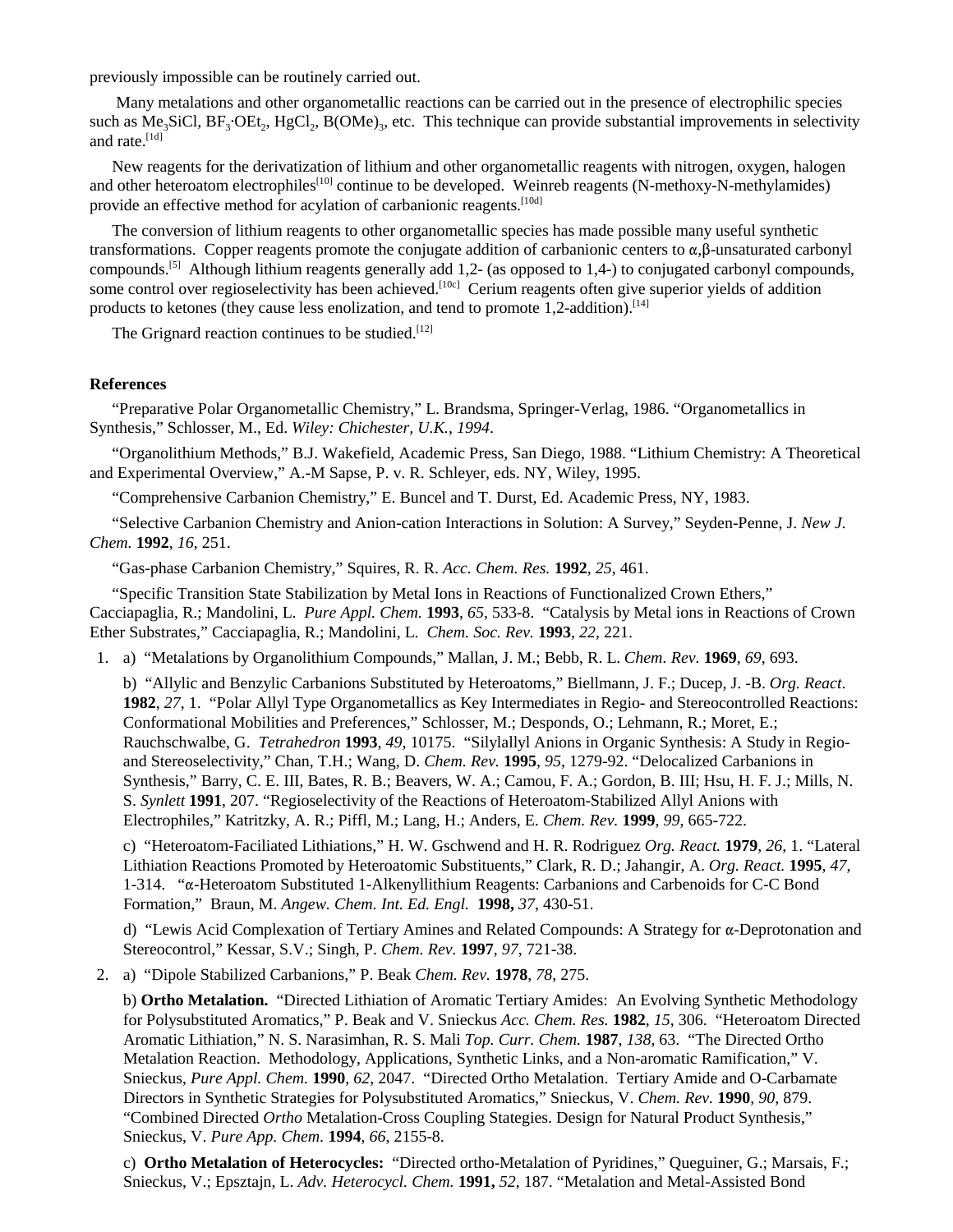Formation in B-Electron Deficient Heterocycles," Undheim, K.; Benneche, T. *Act. Chem. Scand.* **1993**, *47*, 102. "Syntheses of Heterocyclic Compounds Involving Aromatic Lithiation Reactions in the Key Step," Narasimhan,N. S.; Mali, R. S. *Synthesis* **1983**, 957. "Synthesis and reactions of lithiated monocyclic azoles containing two or more heteroatoms. Part I: Isoxazoles," Iddon, B. *Heterocycles* **1994**, *37*, 1263. "Synthesis and reactions of lithiated monocyclic azoles containing two or more heteroatoms. Part II: Oxazoles," Iddon, B. *Heterocycles* **1994** *37*, 1321. "Synthesis and Reactions of Lithiated Monocyclic Azoles Containing Two or more Hetero-Atoms. Part 3: Pyrazoles," Grimmett, M. R.; Iddon, B. *Heterocycles*, **1994**, *37*, 2087. "Synthesis and Reactions of Lithiated Monocyclic Azoles Containing 2 or more Hetero-Atoms. Part 4: Imidazoles," Iddon, B.; Ngochindo, R. I. *Heterocycles*, **1994**, *38*, 2487. "Synthesis and Reactions of Lithiated Monocyclic Azoles Containing Two or More Hetero-atoms. Part V. Isothiazoles and Thiazoles," Iddon, B. *Heterocycles* **1995**, *41*, 533. "Metalation of Diazines," Turck, A.; Plé, N.; Quéguiner, G. *Heterocycles*, **1994**, *37*, 2149. "Synthesis and Reactions of Lithiated Monocyclic Azoles Containing Two or More Hetero-atoms. Part VI. Triazoles, Tetrazoles, Oxadiazoles, and Thiadiazoles," Grimmett, M. R.; Iddon, B. *Heterocycles*, **1995**, *41*, 1525-74. "The Directed Ortho Metalation Cross-Coupling Symbiosis in Heteroaromatic Synthesis," Green, L.; Chauder, B.; Snieckus, V. *J. Heterocycl. Chem.* **1999**, *36*, 1453-68. "Synthesis of Substituted Quinazolin-4(3H)-ones and Quinazolines via Directed Lithiation." El-Hiti, G. A. *Heterocycles* **2000**, *53*, 1839-68. "Advances in the Directed Metallation of Azines and Diazines. Part 1: Metallation of Pyridines, Quinolines and Carbolines." Mongin, F.; Queguiner, G. *Tetrahedron* **2001**, *57*, 4059-90. "Advances in the Directed Metalation of Azines and Diazines Part 2. Metalation of Pyrimidines, Pyrazines, Pyridazines and Benzodiazines." Turck, A.; Ple, N.; Mongin, F.; Queguiner, G. *Tetrahedron* **2001**, *57*, 4489-505.

d) **Metalation**  $\alpha$  **to Nitrogen:** "Metalation and Electrophilic Substitution of Amine Derivatives Adjacent to Nitrogen: "-Metallo Amine Synthetic Equivalents," P. Beak, W. J. Zadjel, D. B. Reitz *Chem. Rev.* **1984**, *84*, 471. "New Metalation and Synthetic Applications of Isonitriles," Ito, Y. *Pure & Appl. Chem.* **1990**, *62*, 583. "Metalation of Isocyanides," Ito, Y. *Synlett* 1990, 245. "Generation and Reactions of sp<sup>2</sup>-Carbanionic Centers in the Vicinity of Heterocyclic Nitrogen Atoms," Rewcatle, G. W.; Katritzky, A. R. *Adv. Heterocyclic Chem.* **1993**, *56*, 157. "Benzotriazole-stabilized Carbanions: Generation, Reactivity, and Synthetic Utility," Katritzky, A. R.; Yang, Z.; Cundy, D. J. *Aldrichimica Acta*, **1994**, *27*, 31-8. "The Generation and Reactions of Non-Stabilized "-Aminocarbanions," Katritzky, A. R.; Qi, M. *Tetrahedron* **1998,** *54*, 2647-68. "Stereoselective Addition of Chiral  $\alpha$ -Aminoorganometallics to Aldehydes," Gawley, R. E. Advances in Asymmetric Synthesis. Volume 3. Hassner, A. JAI Press: Stamford, Connecticut, 1998.

e) "Stereo and Regiocontrol by Complex Induced Proximity Effects-Organolithium Compounds," P. Beak, A. I. Meyers *Accounts Chem. Res*. **1986**, 356.

f) "The Synthetic Utility of  $\alpha$ -Amino Alkoxides," Comins, D. L. *Synlett* **1992**, 615.

g) "Is N,N,N',N'-Tetramethylethylenediamine a Good Ligand for Lithium?" Collum, D. B. *Acc. Chem. Res.* **1992**, *25*, 448.

h) "Asymmetric Carbon-Carbon Bond Formation Using Sulfoxide-stabilized Carbanions," Walker, A.J. *Tetrahedron: Asymmetry* **1992**, *3*, 961. "Synthetic Utilization of Highly Stereoselective Conjugate Addition Reactions of Phosphorus and Sulfur Stabilized Allylic Carbanions," Freeman, R.; Haynes, R. K.; Loughlin, W. A.; Mitchell, C.; Stokes, J. V. *Pure Appl. Chem.* **1993**, 65, 647-54. "Stereochemistry of  $\alpha$ -Sulfinyl Carbanion," Ohno, A.; Higaki, M. *Rev. Heteroatom Chem.* **1995**, *13*, 1-24.

3. a) "Aromatic Organolithium Reagents Bearing Electrophilic Groups. Preparation by Halogen-Lithium Exchange," Parham, W. E.; Bradsher, C. K. *Acc. Chem. Res.* **1982**, *15*, 300.

b) "Synthetic Methods using α-Heterosubstituted Organometallics," A. Krief *Tetrahedron* 1980, 36, 2531.

c) "The Mechanism of the Lithium Halogen Interchange Reaction - A Review of the Literature," Bailey, W.F.; Patricia, J. J. *J. Organomet. Chem.* **1988**, *352*, 1.

d) "Selenium Stabilized Carbanions," H. J. Reich in "Organoselenium Chemistry," D. Liotta, Ed. Wiley, 1987. "Selenium-Stabilized Carbanions," Ponthieux, S.; Paulmier, C. *Top. Curr. Chem.* **2000**, *208*, 113-42.

e) "Preparation and some Applications of Functionalized Organo-Lithium Compounds in Organic Synthesis," Barluenga, J. *Pure & Appl. Chem.* **1990**, *62*, 595.

f) "Synthesis and Some Properties of Alkenyl Carbanions Stabilized by an  $\alpha$ -Boron Atom," Pelter, A.; Smith, K.; Jones, K. *Pure & Appl. Chem.* **1991**, *63*, 403.

g) "Nucleophilic Perfluoroalkylation Using Perfluoroalkyllithiums," Uno, H.; Suzukib, H. *Synlett* **1993**, 91-6. "Fluorinated organometallics: vinyl, alkynyl, allyl, benzyl, propargyl and aryl fluorinated organometallic reagents in organic synthesis," Burton, D. J.; Yang, Z. Y.; Morken, P. A. *Tetrahedron* **1994**, *50*, 2993.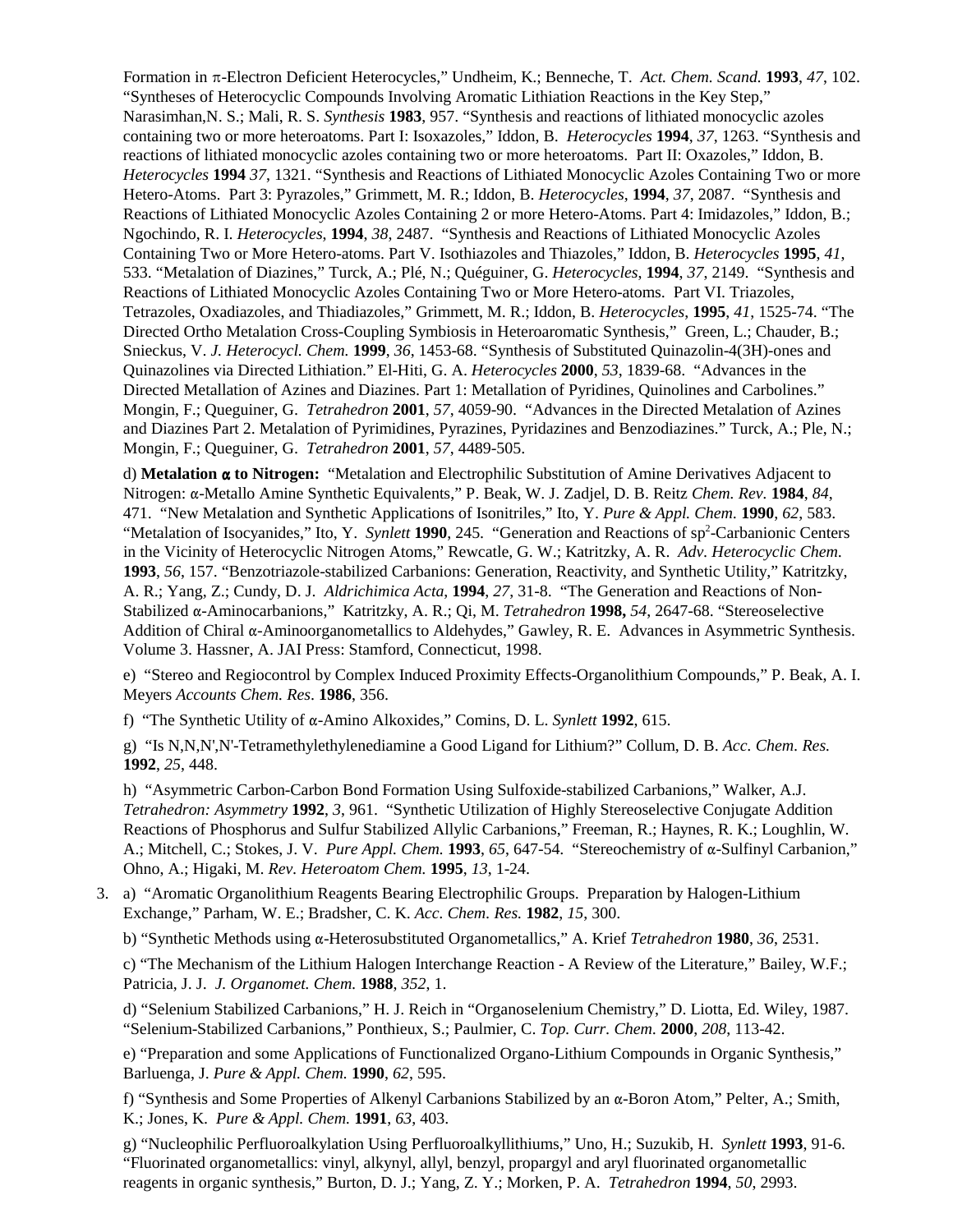"Polyfluorovinyl Lithium Reagents and Their Use in Synthesis. Coe, P. L. *J. Fluor. Chem.* **1999**, *100*, 45-52.

h) "Oxiranyl Anions and Aziridinyl Anions," Satoh, T. *Chem. Rev.* **1996**, *96*, 3303-25.

i) "Stereoselective Syntheses of Heterocycles with Lithiated Methoxyallene." Reissig, H.-U.; Hormuth, S.; Schade, W.; Amombo, M. O.; Watanabe, T.; Pulz, R.; Hausherr, A.; Zimmer, R. *J. Hererocyc. Chem.* **2000**, *37*, 597-606.

- 4. "Di- and Polyalkali Metal Derivatives of Heterofunctionally Substituted Organic Molecules," E. M. Kaiser, J. D. Petty and P. L. A. Knutson *Synthesis* **1977**, 509. "Recent Advances in Dianion Chemistry," Thompson, C. M.; Green, D. L. *Tetrahedron* **1991**, *47*, 4223. "Dianion Chemistry," Thompson, C. M., CRC: Boca Raton, FL, 1994.
- 5. **Copper Reagents:** "Copper(I) Catalyzed Reactions of Organolithium and Grignard Reagents," Erdik, E. *Tetrahedron* **1984**, *40*, 641. "Copper Assisted Nucleophilic Substitution of Aryl Halogen," Lindley, J. *Tetrahedron* **1984**, *40*, 1433. "Organocopper Reagents: Substitution, Conjugate Addition, Carbo/Metallocupration, and Other Reactions," Lipshutz, B. H.; Sengupta, S. *Org. Reactions* **1992**, *41*, 135. "Selective Synthesis by Use of Lewis Acids in the Presence of Organocopper and Related Reagents," Yamamoto, Y. *Angew. Chem. I.E.* **1986**, 25, 947. "S<sub>N</sub><sup>2</sup>' Additions of Organocopper Reagents to Vinyloxiranes," Marshall, J. A. *Chem. Rev.* **1989**, *89*, 1503. "New Tools in Synthetic Organocopper Chemistry," Nakamura, E. *Synlett* **1991**, 539. "New Aspects of Organocopper Reagents: 1,3- and 1,2-Chiral Induction and Reaction Mechanism," Ibuka, T.; Yamamoto, Y. *Synlett* **1992**, 769. "Transmetalation reactions in organocopper chemistry," Wipf, P. *Synthesis* **1993**, 537. "Recent Progress in Higher Order Cyanocuprate Chemistry," Lipshutz, B.H. *Adv. Metal-Organic Chem. Vol. 4,* **1995**, JAI: Greenwich, Connecticut. "Regioselective and Stereoselective Syntheses with Organocopper Reagents," Krause, N.; Gerold, A. *Angew. Chem. Int. Ed. Engl.* **1997**, *36*, 187-204.

**Conjugate Addition:** "1,4-Addition Reactions of Organocuprates with  $\alpha, \beta$ -Unsaturated Ketones," Smith, R. A. J.; Vellekoop, A. S. *Advances in Detailed Reaction Mechanisms. Vol. 3.* James M. Coxon, Ed., JAI Press: Greenwich, CT 1994. "Phosphoramidites: Marvellous Ligands in Catalytic Asymmetric Conjugate Addition. (Cu catalyzed Organozinc Additions)" Feringa, B. L. *Acc. Chem. Res.* **2000**, *33*, 346-53. "Enantioselective Conjugate Additions." Sibi, M. P.; Manyem, S. *Tetrahedron* **2000**, *56*, 8033-61. "Decoding the 'Black Box' Reactivity that is Organocuprate Conjugate Addition Chemistry." Woodward, S. *Chem. Soc. Rev.* **2000**, *29*, 393-401.

- 6. "**Potassium Hydride** in Organic Synthesis," H. W. Pinnick *Org. Prep. Proc. Int.* **1983**, *15*, 199.
- 7. "**The Barbier Reaction** A One Step Alternative for Synthesis via Organomagnesium Compounds," C. Blomberg, F.A. Hartog, *Synthesis* **1977**, 18. "The Barbier Reaction and Related One-Step Processes (Reactivity and Structure. Concepts in Organic Chemistry, Vol. 31)," Blomberg, C. *Springer-Verlag: Berlin*, **1994**. "Aqueous Barbier-Grignard Type Reaction: Scope, Mechanism, and Synthetic Applications," Li, C. J. *Tetrahedron* **1996**, *52*, 5643-68.
- 8. **Acyl Anions**. "A Compilation of References on Formyl and Acyl Anion Synthons," Hase,T.A.; Koskimies, J.K. *Aldrichim. Acta* **1981,** *14*, 73; **1982**, *15*, 35. "New Formyl Anion and Cation Equivalents," Dondoni, A.; Colombo, L. *Adv. Use of Synthons in Org. Chem. Vol. 1* , Jai Press, 1993. "Acylvinyl and Vinylogous Synthons." Chinchilla, R.; Najera, C. *Chem. Rev.* **2000**, *100*, 1891-928.

**Cyanohydrins:** "Reactions of Acyl Anion Equivalent Derived from Cyanohydrins, Protected Cyanohydrins, and  $\alpha$ -Dialkylamino Nitriles," Albright, J.O. *Tetrahedron* **1983**, 39, 3207. "Cyanohydrins in Nature and the Laboratory: Biology, Preparations, and Synthetic Applications," Gregory, R. J. H. *Chem. Rev.* **1999**, *99*, 3649-82.

**Dithianes:** "Synthetic Uses of the 1,3-Dithiane Grouping from 1977-1988," P. C. B. Page, M. B. van Niel, J. C. Prodger *Tetrahedron* **1989**, *45*, 7643. "Ketene Dithioacetals in Organic Synthesis: Recent Developments," M. Kolb *Synthesis* **1990**, 171. "Synthesis of Heterocycles from Ketene Dithioacetals," Yokoyama, M.; Togo, H.; Kondo, S. *Sulfur Reports*, **1990**, *10*, 23. "New Synthetic Applications of the Dithioacetal Functionality," Luh, T.Y. *Acc. Chem. Res.* **1991**, *24*, 257. "The Development and Application of 1,3-Dithiane 1-Oxide Derivatives as Chiral Auxiliaries and Asymmetric Building Blocks for Organic Synthesis. A Review," Allin, S. M.; Page, P. C. B.*Org. Prep. Proc. Int.* **1998,** *30*, 145-76.

**Carbonylation:** "Organic Synthesis via Carbonylation of Organometallic Reagents with Carbon Monoxide," Narayama, N. *Synthesis* **1985**, 253. "The Application of Transition Metal Catalysis for Selective Cyclocarbonylation Reactions. Synthesis of Lactones and Lactams," El Ali, B.; Alper, H. *Synlett* **2000**,161-71.

9. "**Homoenolate Anions** and Homoenolate Anion Equivalents. Mechanistic Aspects and Synthetic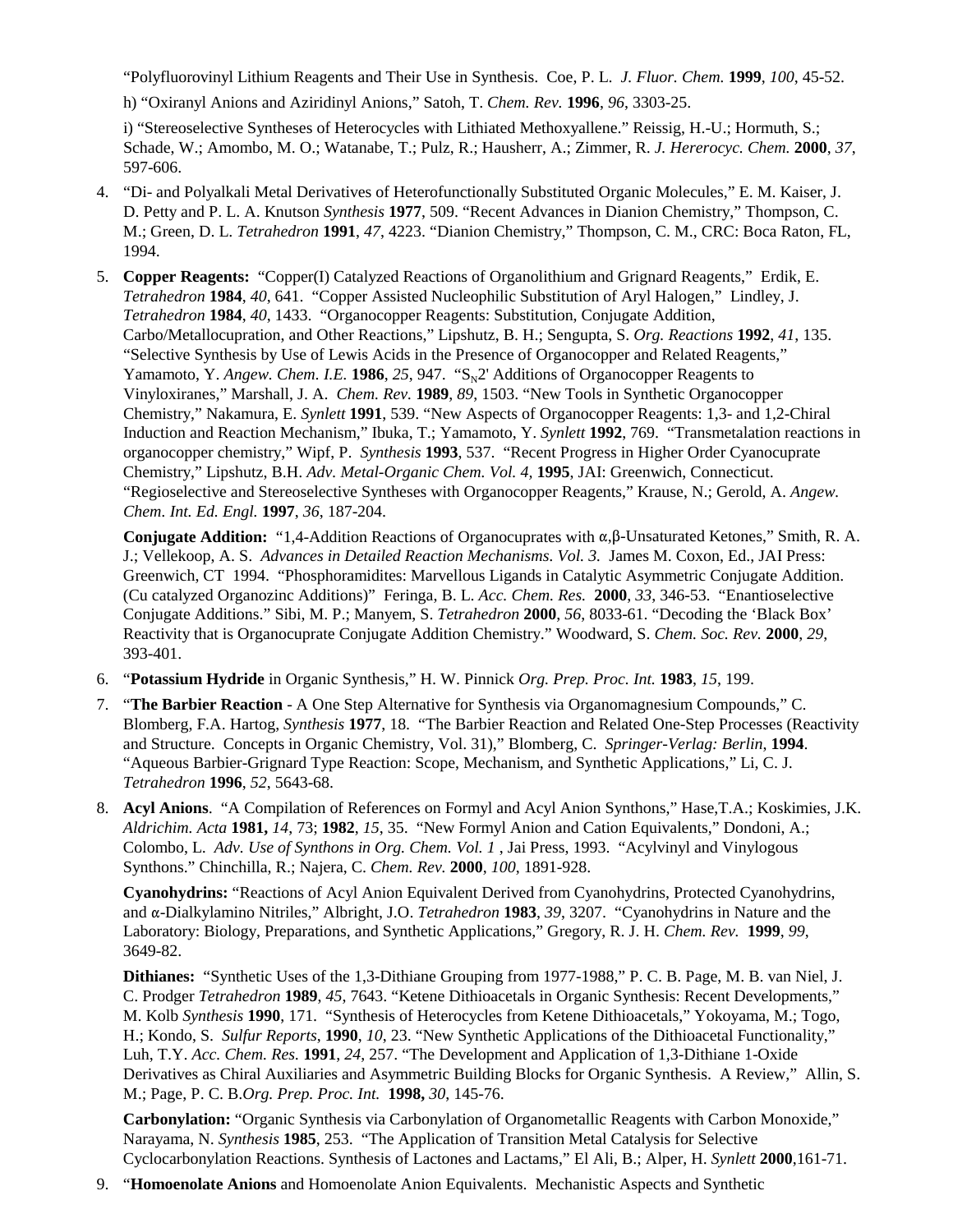Applications," Werstruk, N. H. *Tetrahedron* **1983**, *39*, 205. "Homoenolates and Other Functionalized Organometallics," Crimmins, M. T.; Nantermet, P. G. *Org. Prep. Proc. Int.* **1993**, *25*, 41. "Stereoselectivity of Chiral Homoenolate Equivalents," Ahlbrecht, H.; Beyer, U. *Synthesis* **1999**, 365-90.

# 10. **Electrophiles**:

(a) **Electrophilic Nitrogen:** "Electrophilic Amination of Carbanions," Erdik, E.; Ay, M. *Chem. Rev*. **1989**, *89*, 1947. "Electrophilic Amination with Oxaziridines," Andreae, S.; Schmitz, E. *Synthesis* **1991**, *5*, 327. "The Electrophilic Amination of Carbanions: an Unconventional New Entry to C-N Bond Formation." Dembech, P.; Seconi, G.; Ricci, A. *Chem. Europ. J.* **2000**, *6*, 1281-6.

(b) **Electrophilic Halogen**: "New Fluorinating Agents in Organic Synthesis," L. German and S. Zemskov, Eds. Springer Verlag: Berlin, 1989. "*N*-Fluoropyridinium Salts", Strekowski, L.; Kiselyov, A.S. *Adv. Heterocyclic Chem.* **1995**, *62*, 1-17. "*N*-Fluoroamines and Their Analogues as Fluorinating Agents in Organic Synthesis," Furin, G.; Georgievich, F.; Al'bert, A. *Russ. Chem. Rev.* **1999**, *68*, 725-59. "Recent Advances in Electrophilic Fluorination," Taylor, S. D.; Kotoris, C. C.; Hum, G. *Tetrahedron* **1999**, *55*, 12431-77.

(c) **Addition of Lithium Reagents to Double Bonds:** "Michael Addition of Organolithium Compounds. A Review," D. A. Hunt *Org. Prep. Proc. Int*. **1989**, *21*, 705. "Generation and Cyclization of Unsaturated Organolithiums," Bailey, W. F.; Ovaska, T. V. *Advances in Detailed Reaction Mechanisms. Vol. 3.* James M. Coxon, Ed., Jai Press: Greenwich, CT 1994.

(d) **Weinreb Amides:** "Chemistry of *N*-Methoxy-*N*-methylamides. Applications in Synthesis," Sibi, M. P. *Org. Prep. Proc. Int.* **1993**, 25, 15. "α-Diones from Cyclic Oxamides and Organolithium Reagents: A New, General and Environmentally Beneficial Synthetic Method," Mueller-Westerhoff, U.T.; Zhou, M. *Synlett*, **1994**, 975-84.

(e) **Ketenes:** "Silylketenes as Useful Building Blocks for Heterocycles," Shioiri, T.; Takaoka, K.; Aoyama, T. *J. Heterocycl. Chem.* **1999**, *36*, 1555-63. "Amines via Nucleophilic 1,2-Addition to Ketimines. Construction of Nitrogen-Substituted Quaternary Carbon Atoms. A Review." Steinig, A. G.; Spero, D. M. *Org. Prep. Proced. Int.* **2000**, *32*, 205-34.

(f) **Epoxides**: "Reactions of Epoxides with Ester, Ketone and Amide Enolates," Taylor, S. K. *Tetrahedron* **2000**, *56*, 1149-63. "Kinetic Resolution of Terminal Epoxides via Highly Regioselective and Enantioselective Ring Opening with TMSN<sub>3</sub>. An Efficient, Catalytic Route to 1,2-Amino Alcohols," Rondon, A. C.; Panek, J. S. *CHEMTRACTS Org. Chem.* **1997**, *10*, 1058-61. "Asymmetric Catalysis of Epoxide Ring-Opening Reactions," Jacobsen, E. N. *Acc. Chem. Res.* **2000**, *33*, 421-31. "Enantioselective Catalytic Ring Opening of Epoxides with Carboxylic Acids," *CHEMTRACTS Org. Chem.* **1998**, *11*, 287-90. "Oxygen-Directed Carbocyclizations of Epoxides." Marson, C. M. *Tetrahedron* **2000**, *56*, 8779-94.

(g) **Aziridines:** "Recent Synthetic Applications of Chiral Aziridines." Coull, W. M.; Davis, F. A. *Synthesis* 2000, 1347-65.

(h) **Isothiocyanates:** Reactions of Unsaturated Carbanions with Isothiocyanates: A New Avenue to Fundamental Heterocycles," Trofimov, B. A. *J. Heterocycl. Chem.* **1999**, *36*, 1469-90.

- 11. "Alkali Metal Supramolecular Complexes and Their Significance in Organic Chemistry," Jedlinski, Z. *Pure Appl. Chem.* **1993**, *65*, 483-8. "Unimetal Super Bases," Caubere, P. *Chem. Rev.* **1993**, *93*, 2317.
- 12. **Grignard Reagents** "Mechanism of Grignard Reagent Formation. The Surface Nature of the Reaction," Walborsky, H. M. *Acc. Chem. Res.* **1990**, *23*, 286. "Grignard Reagent Formation and Freely Diffusing Radical Intermediates," Garst, J. F. *Acc. Chem. Res.* **1991**, *24*, 95. "The Nature of Radicals Involved in Grignard Reagent Formation," Walling, C. *Acc. Chem. Res.* **1991**, *24*, 255. "X-Ray Structural Analyses of Organomagnesium Compounds," Markies, P. R.; Akkerman, O. S.; Bickelhaupt, F.; Smeets, W. J. J.; Spek, A. L. *Adv. Organomet. Chem.* **1991**, *32*, 147. "Synthesis and Transformation of Non-Grignard Organomagnesium Reagents Obtained from 1,3-Dienes," *J. Organomet. Chem.* **1991**, *406*, 1. "The Importance of (Intramolecular) Solvation in Organomagnesium Chemistry," Bickelhaupt, F. *Act. Chem. Scand.* **1992**, *46*, 409. "Utilization of Grignard Reagents in Solid-Phase Synthesis: A Review of the Literature," Franzen, R. G. *Tetrahedron* **2000**, *56*, 685-91. "New Polyfunctional Magnesium Reagents for Organic Synthesis," Rottlander, M.; Boymond, L.; Berillon, L.; Lepretre, A.; Varchi, G.; Avolio, S.; Laaziri, H.; Queguiner, G.; Ricci, A.; Cahiez, G.; Knochel, P. *Chem. Europ. J.* **2000**, *6*, 767-70.
- 13. **Theory of Organolithium Reagents:** "The Lithium Bond Reexamined," Sannigrahi, A. B.; Kar, T.; Niyogi, B. G.; Hobza, P.; Schleyer, P. v. R. *Chem. Rev.* **1990**, *90*, 1061. "Are Polar Organometallic Compounds "Carbanions"? The Gegenion Effect on Structure and Energies of Alkali-Metal Compounds," Lambert, C.; Schleyer, P. v. R. *Angew. Chem., Int. Ed. Eng.* **1994**, *33*, 1129.